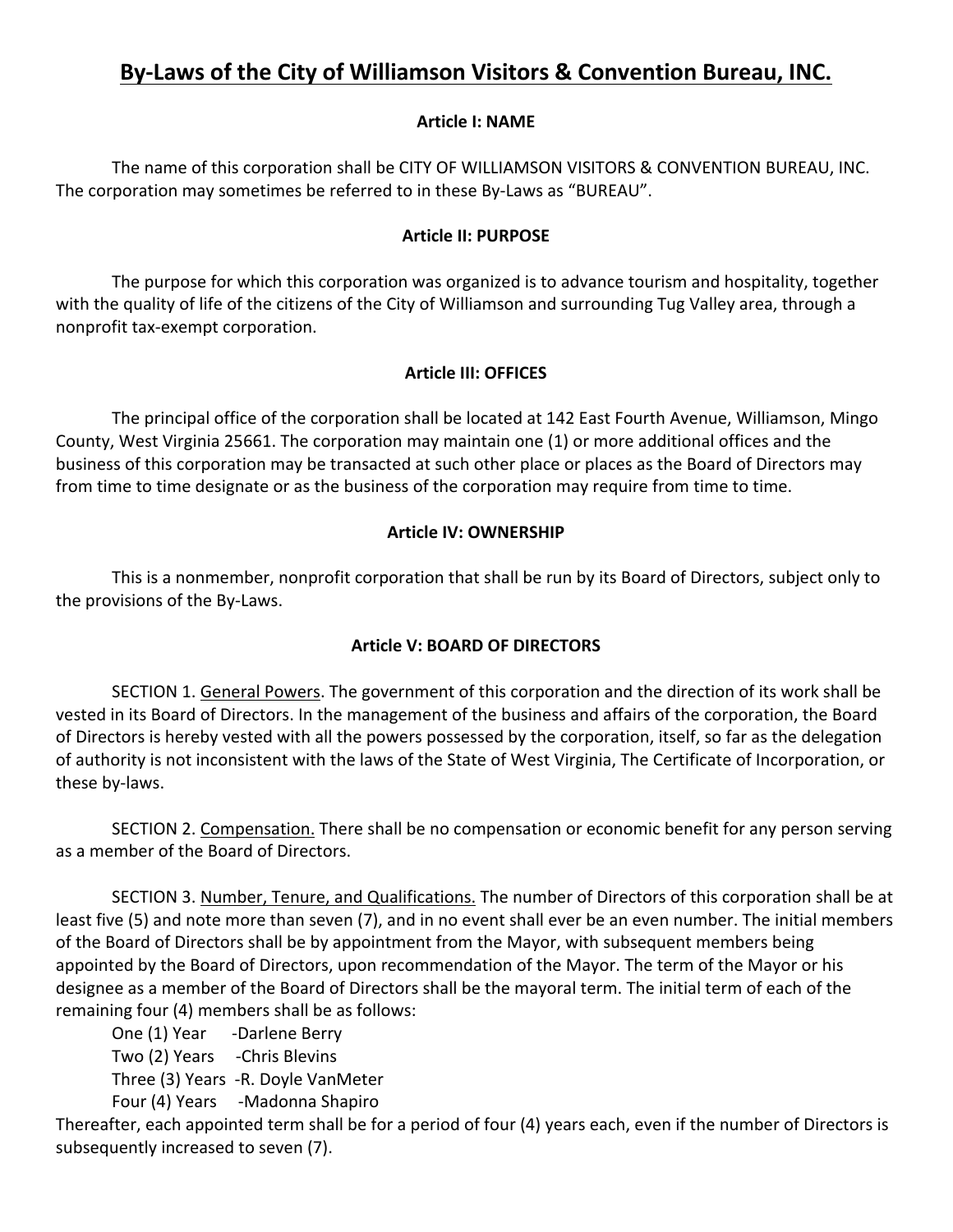SECTION 4. Regular Meetings. The Board of Directors shall meet not less frequently than once a quarter. The monthly meetings shall take place on the last Tuesday of each month at the Williamson City Council Chambers, unless notice to the contrary shall have been duly given, and until changed by the Board of Directors. The bureau will meet in January, April, August, and October. The managing Director shall have the authority to call emergency or special meetings when he/she deems necessary.

The managing Director of the "BUREAU" shall act as Secretary at all meetings of the Board of Directors.

SECTION 5. Vacancies. Any vacancy occurring in the Board of Directors may be filled by the affirmative vote of a majority of the Board of Directors. A director elected to fill a vacancy shall be elected for the unexpired term of his predecessor in office. Any directorship to be filled by reason of an increase in number of Directors may be filled by election by the Board of Directors for a term of office continuing only until the next election of Director by the Board of Directors. Any vacancy may be filled for the unexpired term or until the next election of the Board of Directors by the Board of Directors at a meeting called for that purpose.

SECTION 6. Quorum. A quorum shall consist of no less than one-third (1/3) of the members serving on said board at any given time, but in no event shall a quorum be no less than three (3) members.

If said quorum is present when a vote is taken, the affirmative vote of a majority of Directors present is the act of the Board of Directors.

# **Article VI: OFFICERS**

SECTION 1. Number. The officers of the corporation shall be a President, Vice-President, a Secretary, and a Treasurer, each of whom shall be elected by the Board of Directors. Such other officers and agents as may be deemed necessary may be appointed by the Board of Directors.

SECTION 2. Election and Term of Office. The officers of the corporation to be elect by the Board of Directors shall be elected by the Board of Directors at its annual meeting. If the election of officers shall not be held at such meeting, such election shall be held as soon thereafter as convenient. Each officer shall hold office until his successor shall gave been duly elected and qualified, or until his/her death, or until his/her resignation removal in the manner hereinafter provided.

SECTION 3. Removal. Any officer or agent may be removed by the Board of Directors whenever, in its judgement, the best interest of the corporation will be served thereby, but such removal shall be without prejudice to the contact rights, if any, of the person so removed. Election or appointment of an officer or agent shall not of itself create contract rights.

SECTION 4. Vacancies. A vacancy in any office because of death, resignation, removal, disqualification, or otherwise, may be filled by the Board of Directors for the unexpired portion of the term.

SECTION 5. President. The President shall be the principal executive officer of the corporation and, subject to the control of the Board of Directors, shall, in general, supervise and control all the of the business and affairs of the corporation. He shall preside at all meetings of the Board of Directors; and may sign, with the Secretary or any other proper officer of the corporation thereunto authorized by the Board of Directors, any and all lawful documents, etc. approved by the Board of Directors.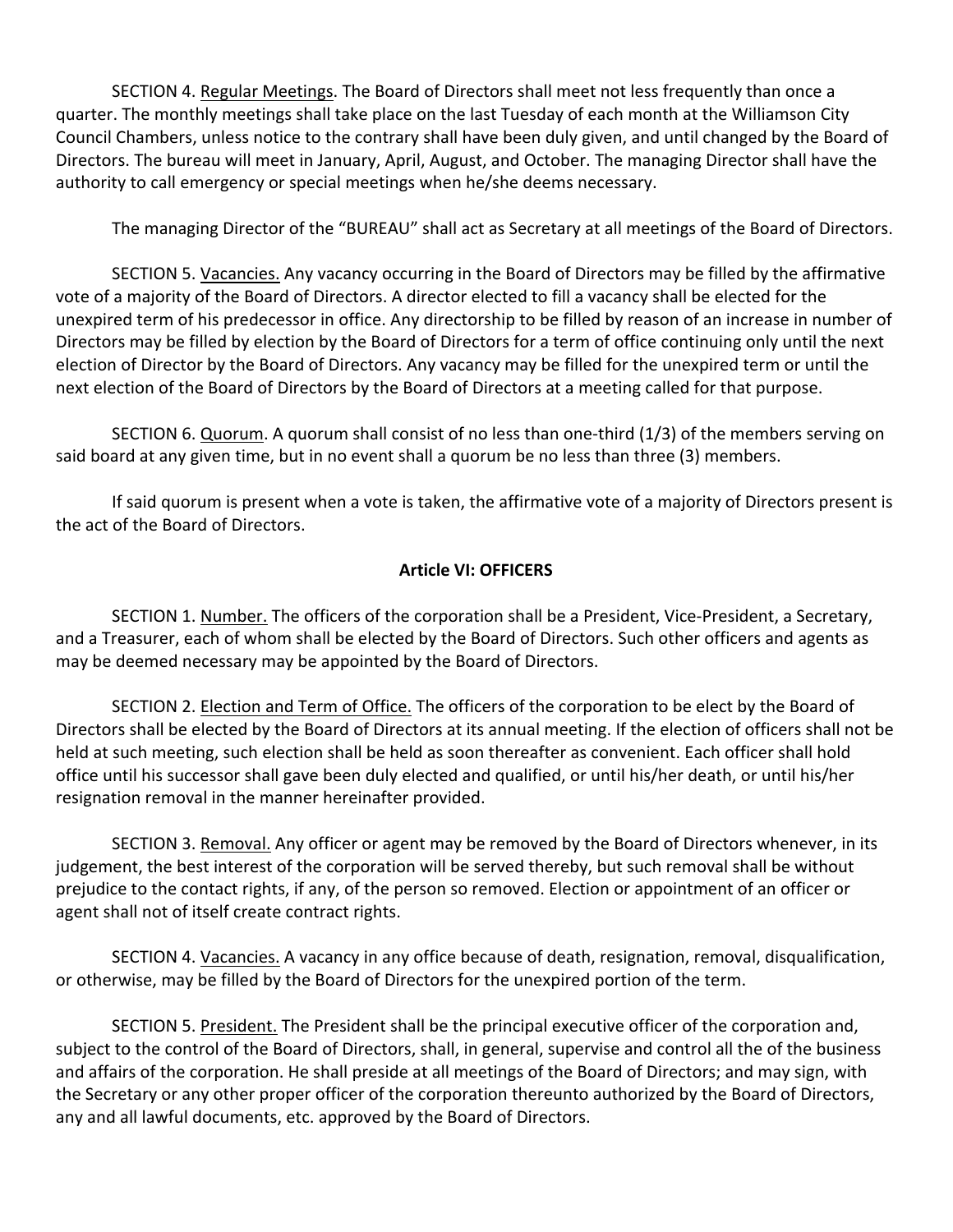SECTION 6. Vice President. In the absence of the President, or in the event of the death, inability, or refusal by the President to act, the Vice-President shall perform the duties of the President and, when so acting, shall have all the powers of and be subject to all the restrictions upon the President. The Vice-President shall perform such other duties as may be assigned to him from time to time by the Board of Directors.

SECTION 7. Secretary. The Secretary shall be the Managing Director of the corporation and he/she shall:

- A. Keep the minutes of the proceedings of the Board of Directors in one or more books provided for that purpose;
- B. See that all notices are duly given in accordance with the provisions of the By-Laws or as required by law;
- C. Be custodian of the corporation records and of the seal of the corporation and see that the seal of the corporation is affixed to all documents, the execution of which is duly authorized on behalf of the corporation under its seal;
- D. Keep a register of the post office address of each member of the Board of Directors, which address such member shall furnish to the Secretary; and,
- E. Perform, in general, all duties incident to the office of Secretary and such other duties as may be assigned to the Secretary from time to time by the Board of Directors.

SECTION 8. Treasurer. The Treasurer Shall:

- A. Have charge and custody of, and be responsible for, all funds and securities of the corporation, subject to the order of the Board of Directors.
- B. Receive and give receipt for monies due and payable to the corporation from any source whatsoever and deposit all such funds in the name of the corporation in such banks, trust companies, or other depositories as shall be selected in accordance with the provisions of ARTICLE VIII of these By-Laws; and,
- C. Perform, in general, all of the duties incident to the office of Treasurer and such other duties as may be assigned to the Treasurer from time to time by the Board of Directors.
- D. If required by the Board of Directors, the Treasurer shall give a bond for the faithful discharge of his duties in such sum and with such surety or sureties as the Board of Directors shall determine.
- SECTION 9. Compensation. There shall be no compensation or economic benefit for any person serving as an office except for the Managing Director, who shall also serve as the Secretary of the corporation.

## **Article VII: MANAGING DIRECTOR**

The Managing Director Shall:

- A. Be the chief administrative officer of the corporation;
- B. Conduct the official correspondence, reserve all books, documents, and communications, keep books of account, and maintain an accurate record of the proceedings of the corporation, the Board of Directors, and all committees.
- C. Perform such duties as may be incident to the office, subject to the direction of the Board of Directors.
- D. Have general supervision over and make recommendations to the Board as to the employment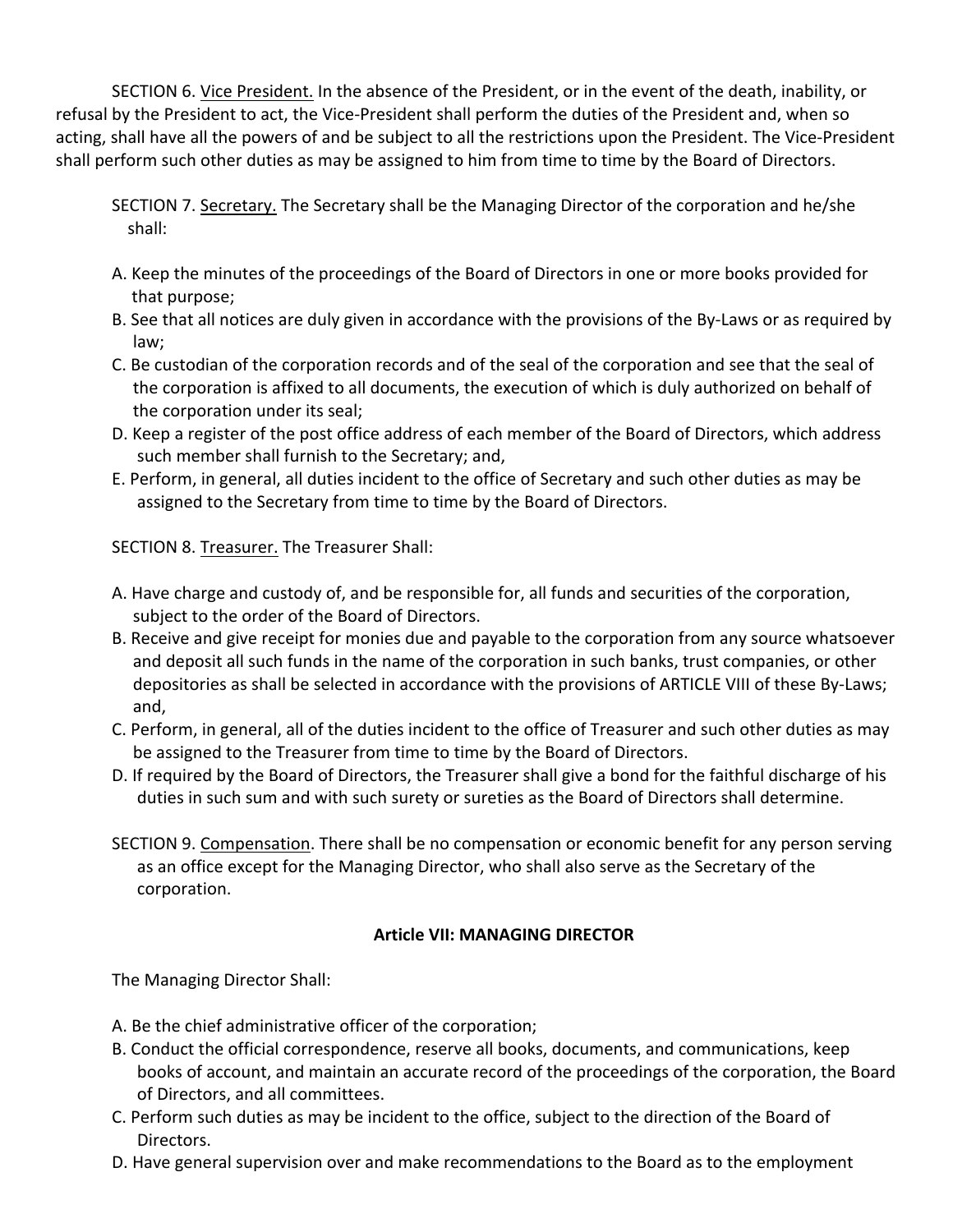and/or dismissal of any and all employees of the corporation.

- E. Shall be elected by the Board of Directors who shall fix the salary of the Managing Director.
- F. Shall attend all meetings of the Board of Directors and have a voice in all matters, but not have a vote.
- All books kept by the Managing Director of the corporation's transactions shall be the property of the corporation, and together with all the property in his/her possession, shall be kept in the office of the corporation and shall be subject at all time to the inspection and control of the Board of Directors. Upon completion of his/her employment, all such records shall be delivered to the Board of Directors.

# **Article VIII: COMMITTEES**

The President shall appoint all committees, subject to the confirmation by the Board of Directors.

SECTION 1. Executive Committee. The officers of the corporation shall constitute its Executive Committee, with the President being the Chairperson.

The Executive Committee shall have the authority to:

- A. Transact all routine business for the corporation.
- B. Act for the Board of Directors in the interim between its meetings.
- C. Have authority to order disbursements for necessary expenses for the corporation and audit the same for payment.

The Executive Committee shall submit at the meetings of the Board of Directors reports of its actions or minutes of its proceedings for confirmation.

SECTION 2. Auditing Committee. At the meeting of the Board of Directors and prior to the Annual Meeting, the President shall nominate an Auditing Committee to be approved by the Board. It shall be the duty of this Committee to examine and audit the books and accounts of the Treasurer and Secretary at the close of the year's business and report its findings to the Board of Directors at its first meeting in the next year.

SECTION 3. Quorum. A majority of members of a committee shall constitute a quorum thereof.

## **Article X. PARLIAMENTARY RULES**

The proceedings of the corporation shall be governed and conducted by the latest edition of ROBERT'S RULES OF ORDER, revised, in connection with the items not covered by these By-Laws.

## **Article XI: CORPORATE SEAL**

The Board of Directors shall provide a corporate seal that shall be circular in form and shall have inscribed thereon the name of the corporation.